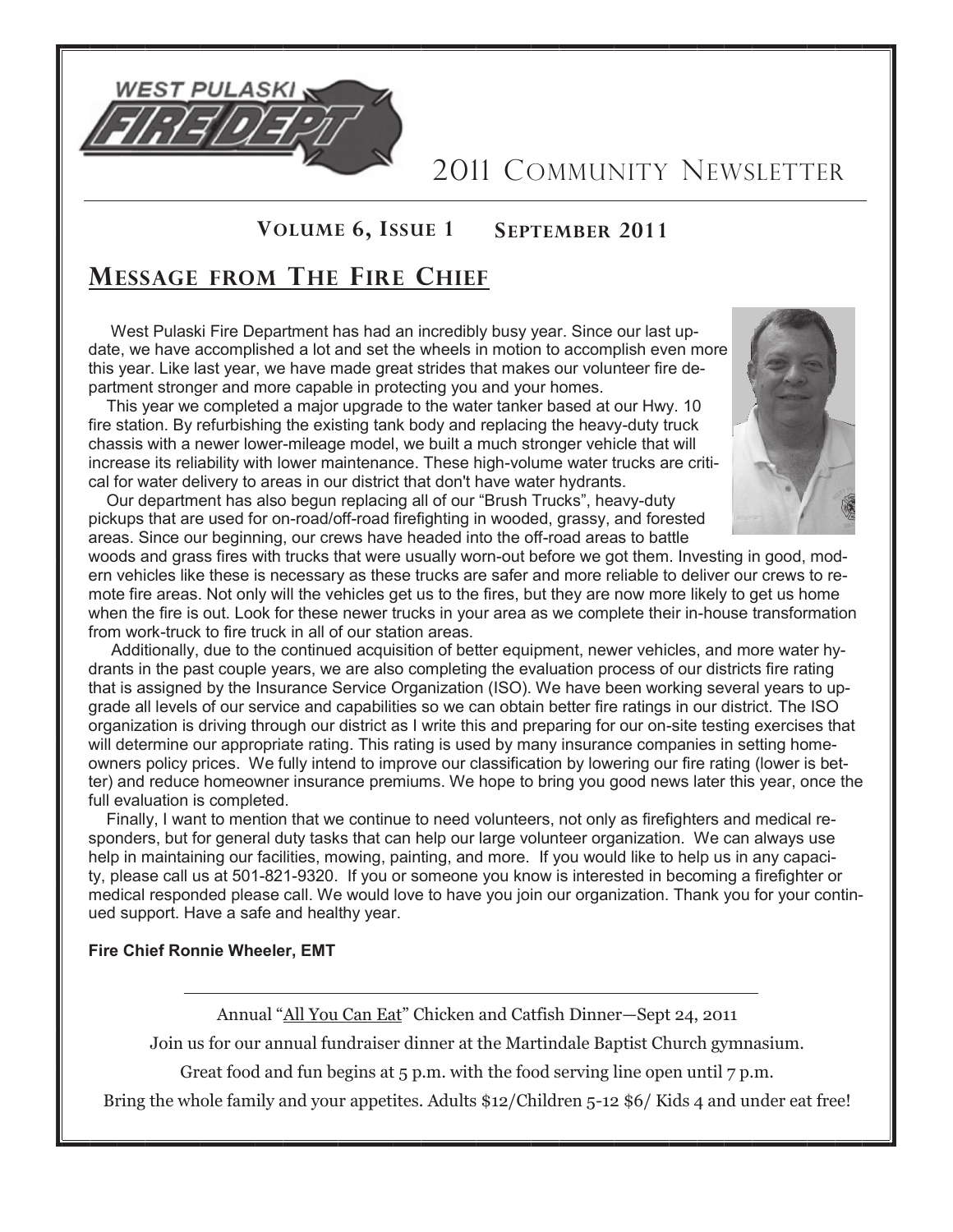### **MEET SOME OF WEST PULASKI FIRE DEPARTMENT'S VOLUNTEERS**



**(Station #1)**

standard or custom, anywhere you want it. www.feltonfence.com **How do you spend your free time when not working/volunteering with WPFD?** I love spending time with my kids, family and friends. I work hard to be an example and role model for my kids. I also enjoy fishing and hunting.



**Firefighter D. Brzozowski (Station #2)**

# **FIREFIGHTER—-DREW BRZOZOWSKI, CFF /EMT**

### **How long have you been a volunteer firefighter?** One year.

### **What motivated you to join the volunteer fire department?**

I've always wanted to get into public service, but never really thought about the volunteer fire department until a friend mentioned it. I soon after decided to join WPFD and it is one of the best decisions I've ever made.

### **What type of training or specialties do you enjoy that you have acquired as a volunteer firefighter?**

I have recently earned my state and national Emergency Medical Technician certification. I've found that I really enjoy the "Emergency Medical Service" part of being a firefighter and helping people during medical and trauma related responses.

**What do you like most about being a volunteer firefighter?** I love being able to help the people in my community.

**What is your current profession/job when you are not a volunteer**  I am a full-time student at UALR studying criminal justice.

**How do you spend your free time when not working/volunteering with WPFD?** I like to spend time with friends and family, I also enjoy hunting, fishing, camping, and pretty much anything outdoors.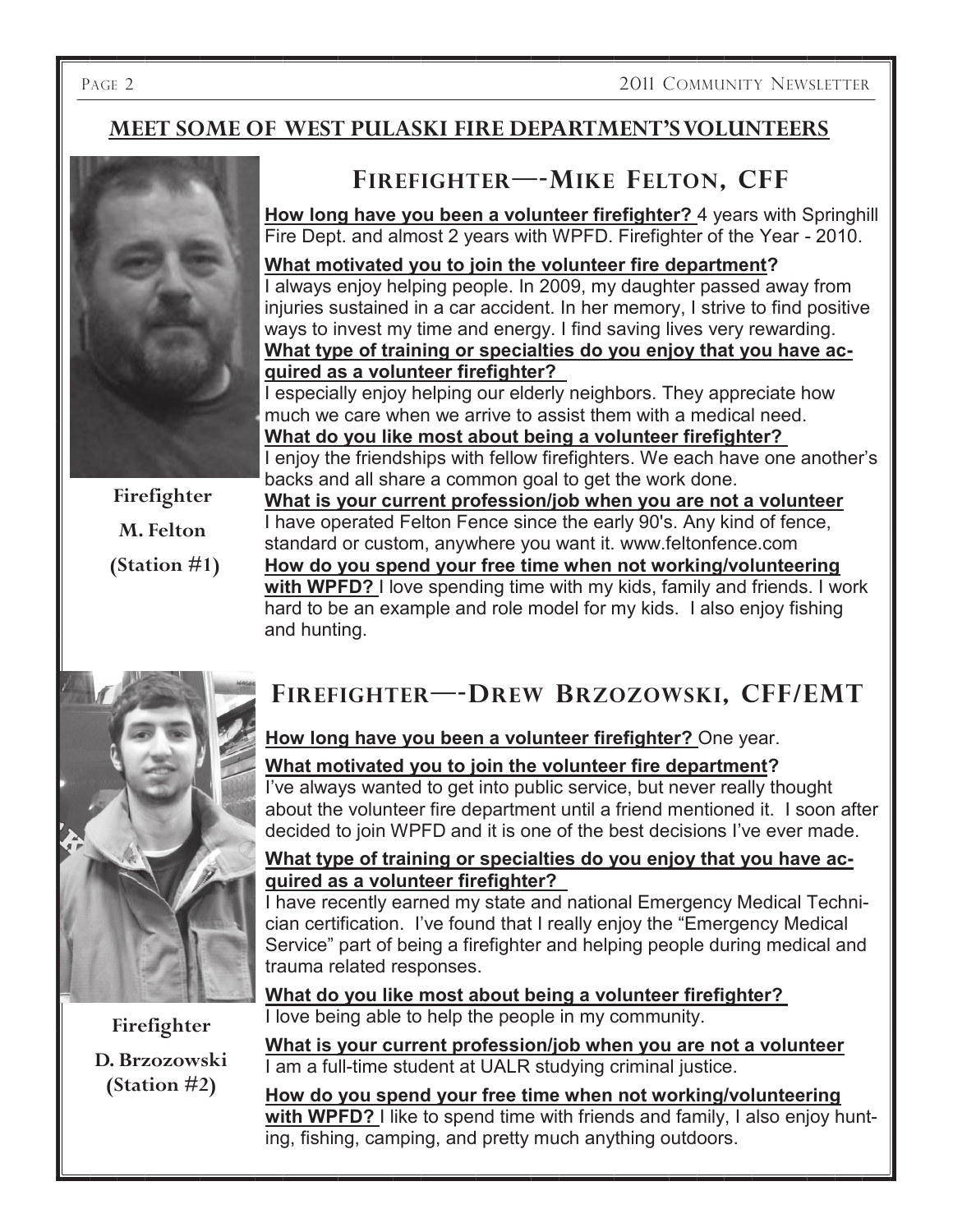VOLUME 6, ISSUE 1 PAGE 3

### **MEET SOME OF WEST PULASKI FIRE DEPARTMENT'S VOLUNTEERS**

## **FIREFIGHTER—NATHAN WOODRUFF, CFF /FR-EMR**

**How long have you been a volunteer firefighter?** 3 years.

**What motivated you to join the volunteer fire department?** I wanted to gain experience and knowledge before pursuing a professional position with a municipal fire department.

#### **What type of training or specialties do you enjoy that you have acquired as a volunteer fire fighter?**

Numerous certifications. The most interesting and ones I enjoyed the most are firefighting strategies and tactics, vehicle extrication and search & rescue (SAR).

**What do you like most about being a volunteer firefighter?** We run on every type of emergency incident. We have all the equipment to respond to any type of call and get it done the right way.

**What is your current profession/job when not a volunteer?**  I work as an Ophthalmic Technician for a retina specialist.

**How do you spend your free time when not working/ volunteering with WPFD?** I enjoy fishing, hunting, working out, and spending time with my family.



**Firefighter N. Woodruff (Station #3)**

## **Safety Notice– Have Your Chimney Cleaned And Inspected Each Year**

It may still be summer, but colder weather is just around the corner. As lower night-time temperatures begin to arrive in the fall, many of you may be eager to begin using wood burning heaters to heat your home. WPFD wants to remind you we respond to many home emergencies each year that involve fireplaces, wood stoves and chimney fires. Many of the incidents we have seen might have been prevented with regular maintenance by a skilled technician. Before you light

your first fire, please ensure your wood burning appliance is ready for a full season of heating. We encourage you to have a qualified professional clean and inspect your fireplace, stove and chimney for proper installation and operation.

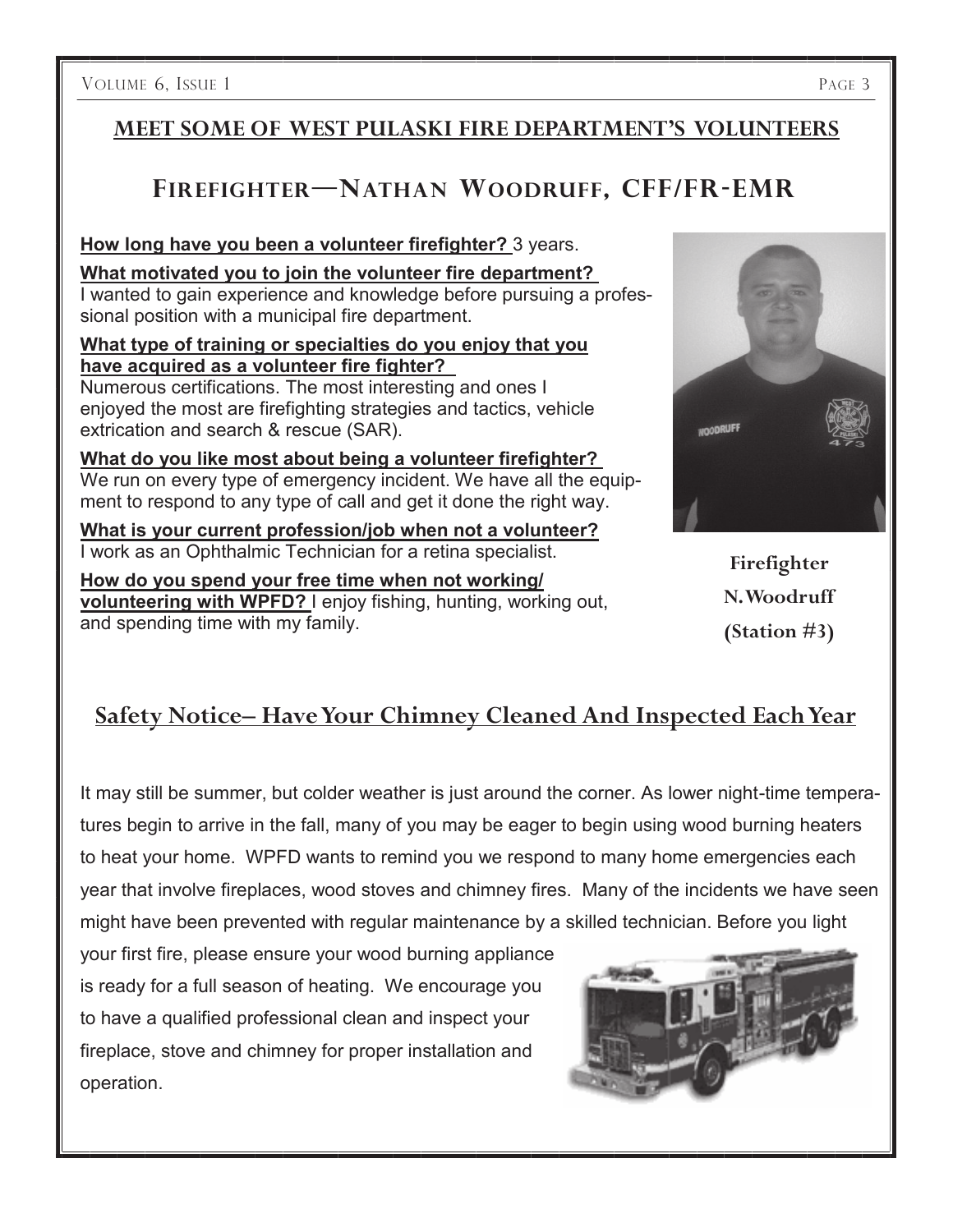# BE READY. BE PREPARED.

An old adage in Arkansas has said "if you don't like the weather in Arkansas just wait a minute, it will change‖. It can happen that fast around here. Even if it doesn't always change quickly, Arkansans often get to experience the wide weather swings ranging from one extreme to the other. For those of you that have been in our area since January of this year, you will probably notice that we have had some wild weather. We've seen record rainfall, extended drought conditions and even some really close-calls for the thunderous twisting clouds that tore deadly paths in our state. Knock on wood, we haven't seen ice storms, but the year isn't over yet.

 Your volunteer fire department spends a lot of time and effort to be prepared for ANY emergency that might arise. We know that most of our calls will be medical and fire related incidents that are localized to a single address; however, we also realize that if a major event like a tornado, earthquake, wildfire or flood were to occur, our own resources could initially be stretched thin should we experience a natural disaster in a large geographic area.

 Because major weather events occur many times each year in Arkansas, we want our neighbors to be prepared. Should a major weather or other natural disaster occur, West Pulaski Fire Department will respond quickly to the affected areas, that we can assure. Please be aware that downed trees, debris, power-lines, and other hazardous conditions may be blocking our path to respond to some areas. As emergency calls are dispatched to us, WPFD will strive to quickly access and assess the impacted areas. We will also begin the coordination of additional help from neighboring fire/rescue departments, county sheriffs departments, county/state emergency management and anyone else needed to protect lives, property and manage the larger response (in that order).

 If a major event does occur in our area, we ask you to be sure that you have an emergency preparedness plan and readiness kit to ensure the immediate needs of you and your family are taken care of until appropriate emergency responders can work their way to your location. We encourage you to visit a new website called **www.ready.arkansas.gov** or call **1-800-BE-READY (Toll Free)** to learn vital information that you can use to be prepared like assembling an emergency supply kit, making a family emergency plan and being ready to help your neighbors in need.

### **VOLUNTEERS NEEDED– LET US KNOW IF YOU WOULD LIKE TO HELP**

Would you like to help your local volunteer fire department but you don't know where to begin? Would you like to help out but don't know how? If you bring the effort and a positive attitude, we will provide the equipment, the training, and know-how to become a volunteer member of the West Pulaski Fire Department.

If you would like to help out but don't want to be a firefighter, we can always use help with building/grounds maintenance, office/ administration, medical personnel and more. No prior experience needed. Please give us a call at (501)821-9320, send an email to [wpfd@sbcglobal.net](mailto:wpfd@sbcglobal.net) or just stop by any of our WPFD Stations.

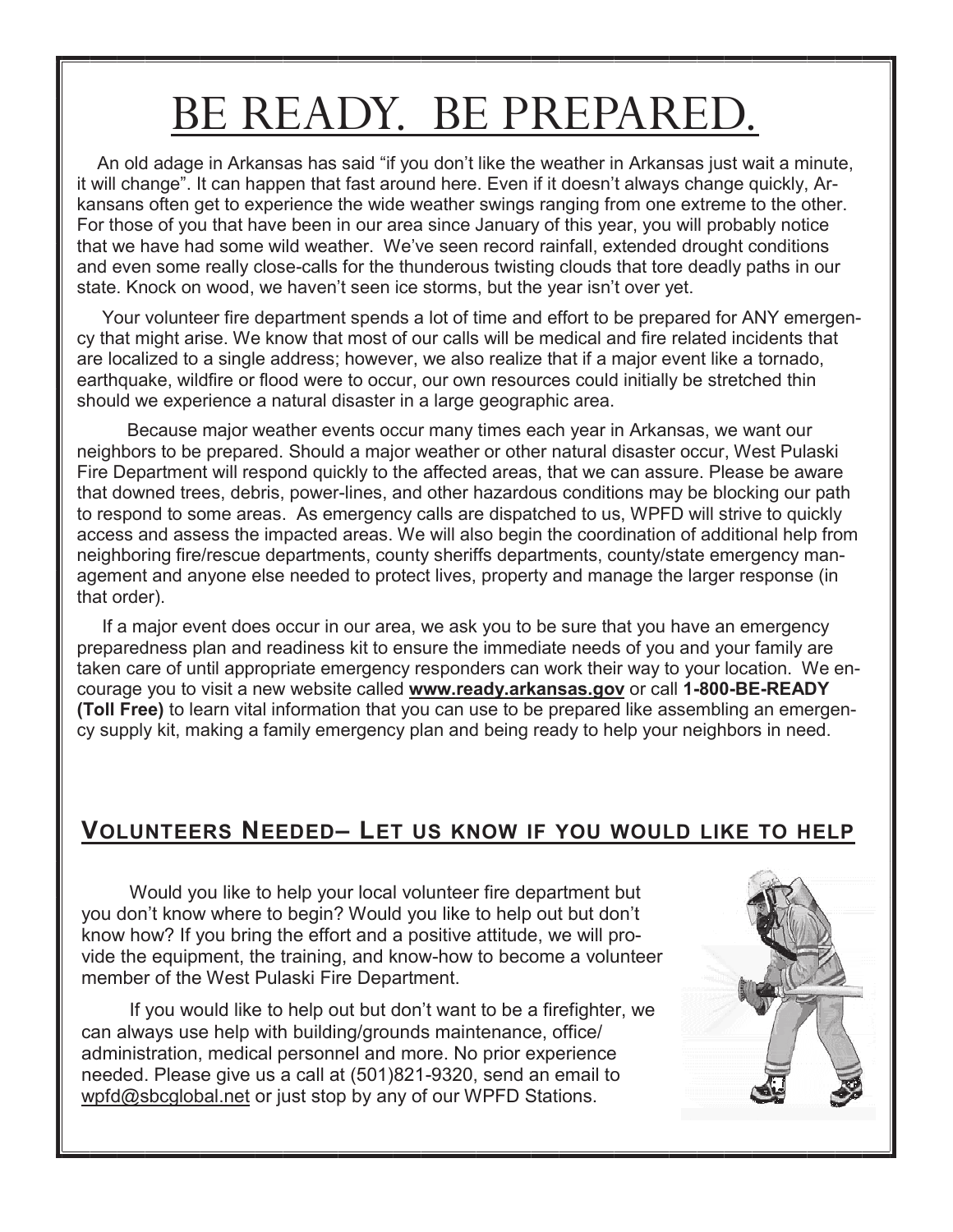# **2010 FISH FRY FUNDRAISER SUCCESS**

Last years fundraiser dinner was a great success made possible by our business sponsors and a fantastic turnout of hungry attendees. Like the many years before, our WPFD crew braved the many gallons of hot boiling oil on our custom-built fryers to serve hundreds of pounds of catfish, chicken, fries, hushpuppies, beans, coleslaw and more to the hungry masses.

Even though this night was about feeding any sized appetite that presented itself, the greater goal of the evening was to find ways to support the WPFD Firefighters Fund. This fund is used to acquire the tools that would mean the most to our volunteers that work so hard to protect our community. These are things that normally would not be in a budget or could be difficult to acquire with so many demands for a volunteer organization. With almost 600 hungry folks fed, the net proceeds of the event made a sizeable contribution to the fund.

Earlier this summer, WPFD made a strategic decision to upgrade all of our brush fire trucks (all of which were at least 25 years old). These trucks are used to fight forest, grass, brush, field fires and serve in support capacity for other types of fires. Acquiring modern trucks for each station area was a hefty cost in itself; however, modifying a commercial truck into a modern style brush and wild -land fire truck introduced a second expense we had to address. Our firefighters recognized the need to get the newer trucks in service with appropriate equipment upgrades and to get them operational soon.

Where possible, usable equipment like water pumps, hose reels, and radios are being moved over from the old trucks to the new trucks. Additional equipment like modern heavy-grade polymer (plastic) water tanks are being used to replace heavier steel tanks. This was worth it just for the weight savings of the plastic tanks when compared to metal. Other improvements include better warning and work lights, stronger plumbing and pumping connections, improved storage and appropriate safety striping.

Upgrades like these can cost thousands of dollars per truck. The continued support of sponsors and attendees to our dinner made a tremendous impact that was used to better equip these vehicles that will serve our community very well in the future. Look for some of these newer brush trucks to be on display at this years annual dinner.

# **———————SAFETY NOTICE————————**

### **PLEASE SLOW DOWN & PULL OVER FOR ANY EMERGENCY VEHICLE**

**When an emergency vehicle (fire truck or firefighter in a personal vehicle) is approaching with emergency lights and/or sirens….** 

## **PLEASE SLOW DOWN, PULL TO THE RIGHT, STOP IN A SAFE LOCATION\* AND ALLOW THEM TO PASS YOU**.

**This will allow the emergency vehicle adequate room to safely get around you using visibly clear passing lanes to continue its emergency response.** 

\***Please don't stop on a blind curve or hill where the fire vehicle cannot see oncoming traffic to pass you.**

**Just proceed to the next safe place to stop and allow the vehicle to pass you when it is safe to do so.**

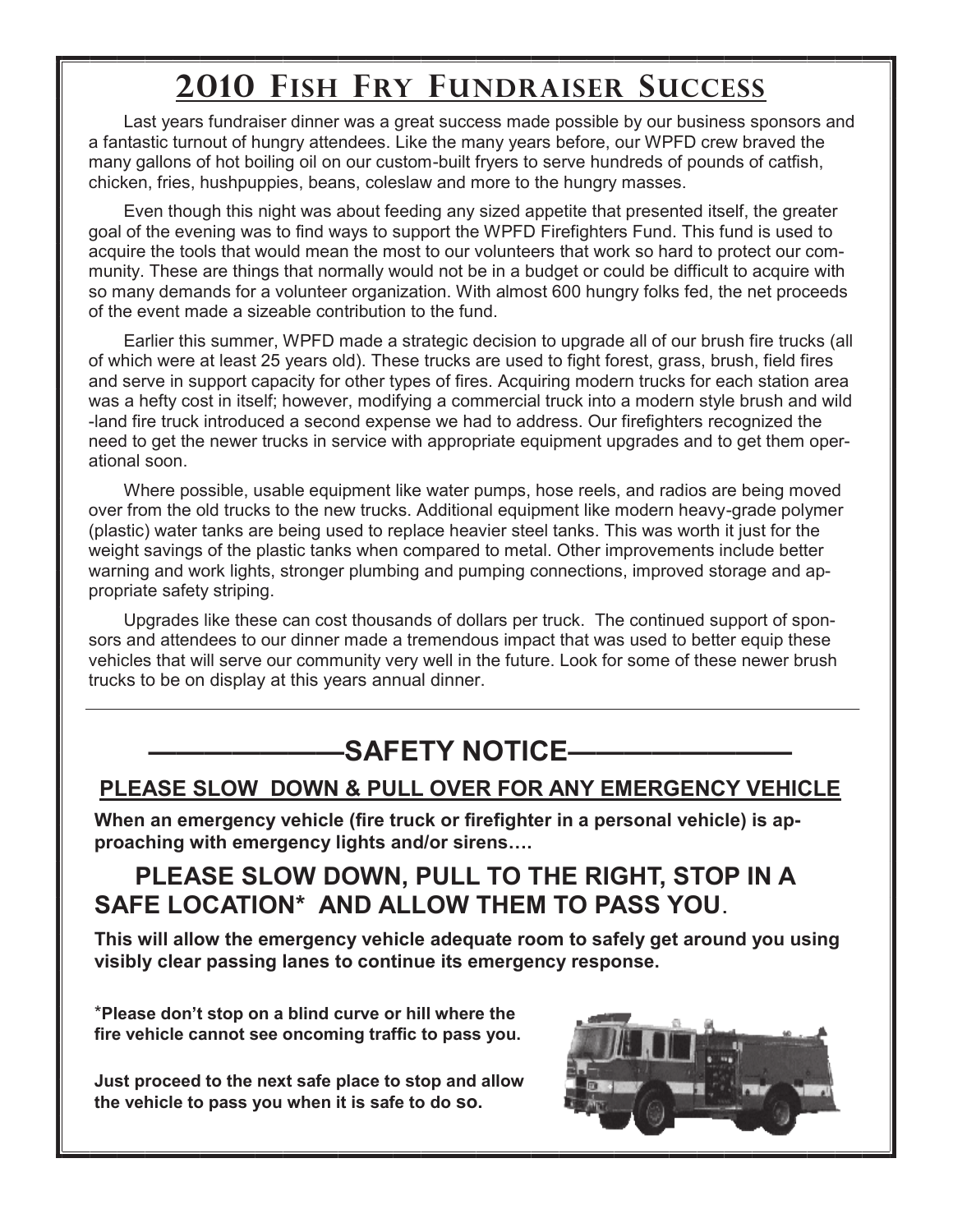# **YOU KNOW WERE YOU LIVE BUT WE MAY NOT. HELP US FIND YOU WHEN SECONDS COUNT.**

- Emergency responders need to be able to find your address from ANY approaching direction, at ANY time of day or night and in ANY type of weather.
- Check your mailbox today to ensure that LARGE ADDRESS NUMBERS are located on BOTH sides and on the FRONT.
- Address numbers should be 3-4 inches tall, reflective and/or highly contrasting.
- Be sure to make sure your mail flag or surrounding vegetation (weeds) do not block your address numbers from being seen!





- Do you share a mailbox post with neighbors? Make sure your driveway is marked with LARGE, reflective and/or contrasting numbers! Address posts work great!
- Do you share a driveway? Install an address sign or post that leads to your house to show us the way!
- Have you installed LARGE address numbers on your home? Install LARGE address numbers that are CLEARLY VISABLE from your driveway.

# **FINDING YOU QUICKLY IS THE BEST WAY TO HELP YOU QUICKLY.**

# **FIND WPFD ON THE INTERNET AND FACEBOOK, ANYTIME:**

West Pulaski Fire Department's website has tons of information, news and events you can view at **www.wpfirerescue.org.** This is a great way to stay informed about your volunteer fire department.

- Fire department news and information  $\overline{O}$
- Get fire and safety preparedness tips  $\overline{O}$
- Find links to weather, maps, state agencies and more  $\overline{O}$
- Learn from our FAQ section on fire dept. related topics  $\overline{O}$





- West Pulaski Fire Dept. is now on Facebook!
- Visit us on FACEBOOK and become a FAN today!  $\overline{O}$ 
	- Search: West Pulaski Fire Department (Little Rock, Arkansas)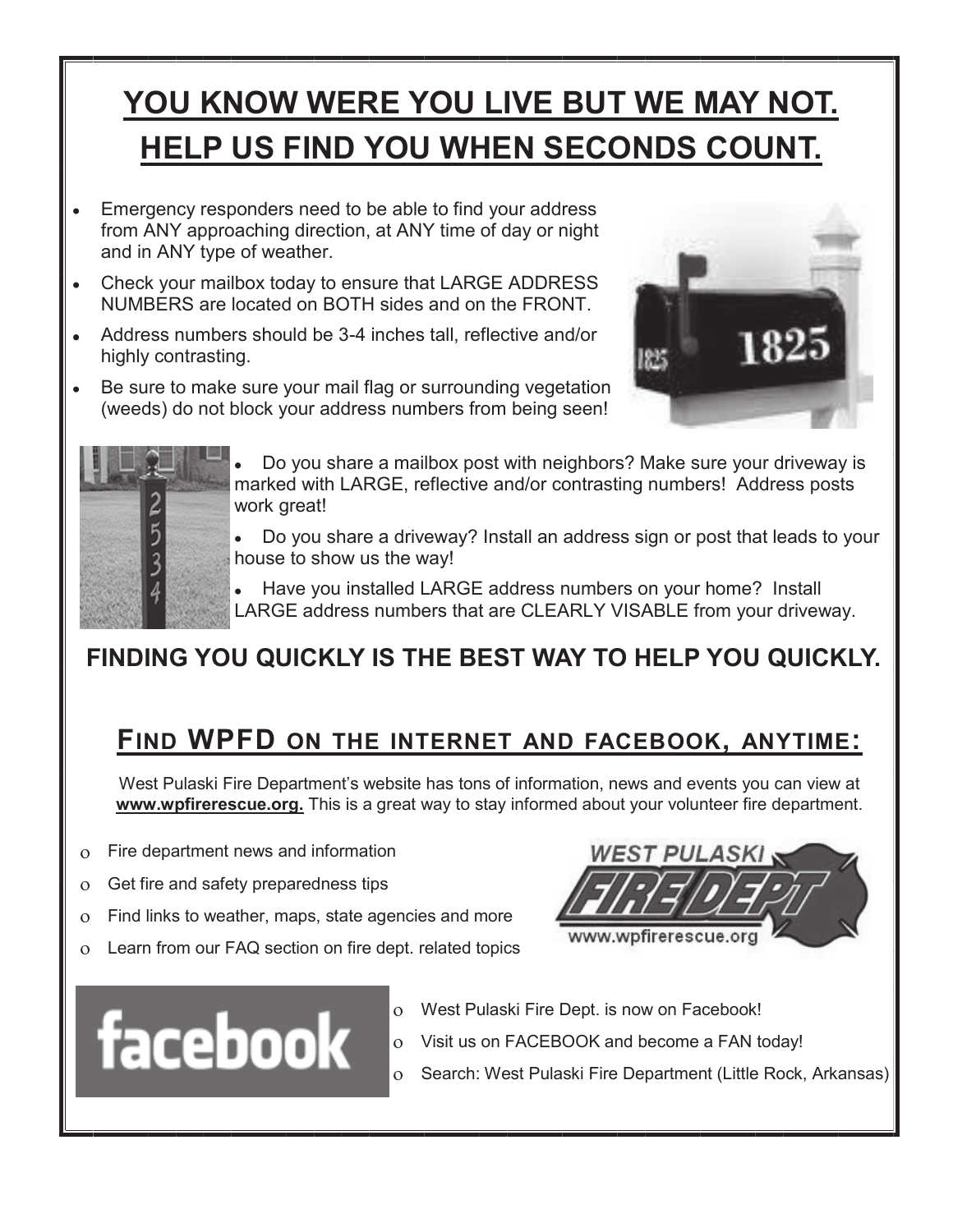# IMPROVING WPFD'S SERVICE FLEET

#### **Newer Tanker #3 in-service at our Hwy 10 Station:**

Our Hwy 10 fire station now has a refurbished water tanker in-service. The Arkansas Forestry Commission has allocated a 1991 Ford F900 that has low-mileage and is in great shape. Formerly a dump truck for the military, this truck went to the fabrication shop for refurbishing. Minor chassis work, water tank updates, equipment box installation and a full paint job has allowed this truck to be reborn as a fire vehicle. We recently finished emergency lighting, radios, lettering and have placed this truck on our service line for active duty.



### **Newer Brush Truck #1:**



Our Col. Glenn fire station (Station #1) has recently completed its retrofit of its brush fire truck to a new chassis. The 2008 Ford F450 4x4 crew-cab chassis has been outfitted with a poly water tank, 18 h.p. Honda powered water pump (fire-rated), hose reel, custom plumbing, radios and LED emergency lighting. New storage boxes were constructed on the flatbed and lots of customizations were made to carry all the gear our personnel need for a fire response.

#### **Newer Brush Truck #2:**

Our Ferndale fire station (Station #2) has recently completed its retrofit of its brush fire truck to a new chassis. The 2008 Ford F450 4x4 crew-cab chassis has been outfitted with a poly water tank, 18 h.p. Vanguard powered water pump (fire-rated), hose reel, custom plumbing, radios and LED emergency lighting. New storage boxes were constructed on the flatbed and lots of customizations were made to carry all the gear our personnel need for a fire response.



### **Newer Brush Truck #3 (Under Construction):**



Our Hwy 10 fire station (Station #3) has begun their retrofit of a newer brush truck chassis. The 2008 Ford 350 4x4 crew-cab chassis has had a rear steel cage cut down on the flatbed and has begun installing the poly water tank, 18 h.p. Vanguard powered water pump (fire-rated), hose reel, custom plumbing, radios and LED lighting. Look for this truck to be in-service very soon.

### **Newer Brush Truck #4 (Under Construction):**

Our Little Italy fire station (Station #4) is beginning their retrofit of a newer brush truck chassis. The 2008 Ford 350 4x4 crew-cab chassis has had a rear steel cage cut down on the flatbed. Assembly of the water tank, pump and emergency lighting begins soon. Look for this truck to be in-service later this year.